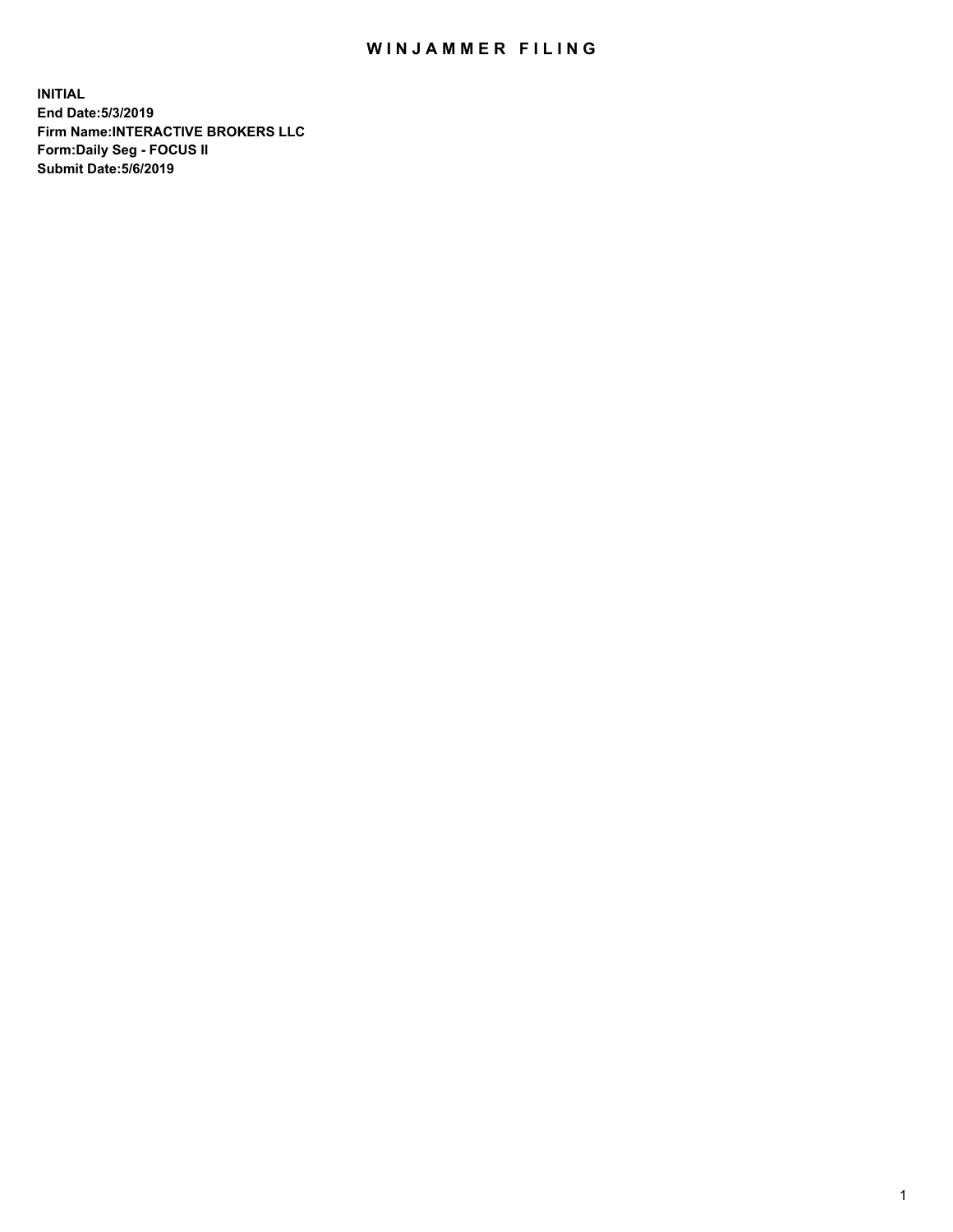**INITIAL End Date:5/3/2019 Firm Name:INTERACTIVE BROKERS LLC Form:Daily Seg - FOCUS II Submit Date:5/6/2019 Daily Segregation - Cover Page**

| Name of Company                                                                                                                                                                                                                                                                                                                | <b>INTERACTIVE BROKERS LLC</b>                                                      |
|--------------------------------------------------------------------------------------------------------------------------------------------------------------------------------------------------------------------------------------------------------------------------------------------------------------------------------|-------------------------------------------------------------------------------------|
| <b>Contact Name</b>                                                                                                                                                                                                                                                                                                            | James Menicucci                                                                     |
| <b>Contact Phone Number</b>                                                                                                                                                                                                                                                                                                    | 203-618-8085                                                                        |
| <b>Contact Email Address</b>                                                                                                                                                                                                                                                                                                   | jmenicucci@interactivebrokers.c<br>om                                               |
| FCM's Customer Segregated Funds Residual Interest Target (choose one):<br>a. Minimum dollar amount: : or<br>b. Minimum percentage of customer segregated funds required:% ; or<br>c. Dollar amount range between: and; or<br>d. Percentage range of customer segregated funds required between:% and%.                         | $\overline{\mathbf{0}}$<br>$\overline{\mathbf{0}}$<br>155,000,000 245,000,000<br>00 |
| FCM's Customer Secured Amount Funds Residual Interest Target (choose one):<br>a. Minimum dollar amount: ; or<br>b. Minimum percentage of customer secured funds required:% ; or<br>c. Dollar amount range between: and; or<br>d. Percentage range of customer secured funds required between:% and%.                           | $\overline{\mathbf{0}}$<br>0<br>80,000,000 120,000,000<br>0 <sub>0</sub>            |
| FCM's Cleared Swaps Customer Collateral Residual Interest Target (choose one):<br>a. Minimum dollar amount: ; or<br>b. Minimum percentage of cleared swaps customer collateral required:% ; or<br>c. Dollar amount range between: and; or<br>d. Percentage range of cleared swaps customer collateral required between:% and%. | <u>0</u><br><u>0</u><br>0 <sub>0</sub><br>0 <sub>0</sub>                            |

Attach supporting documents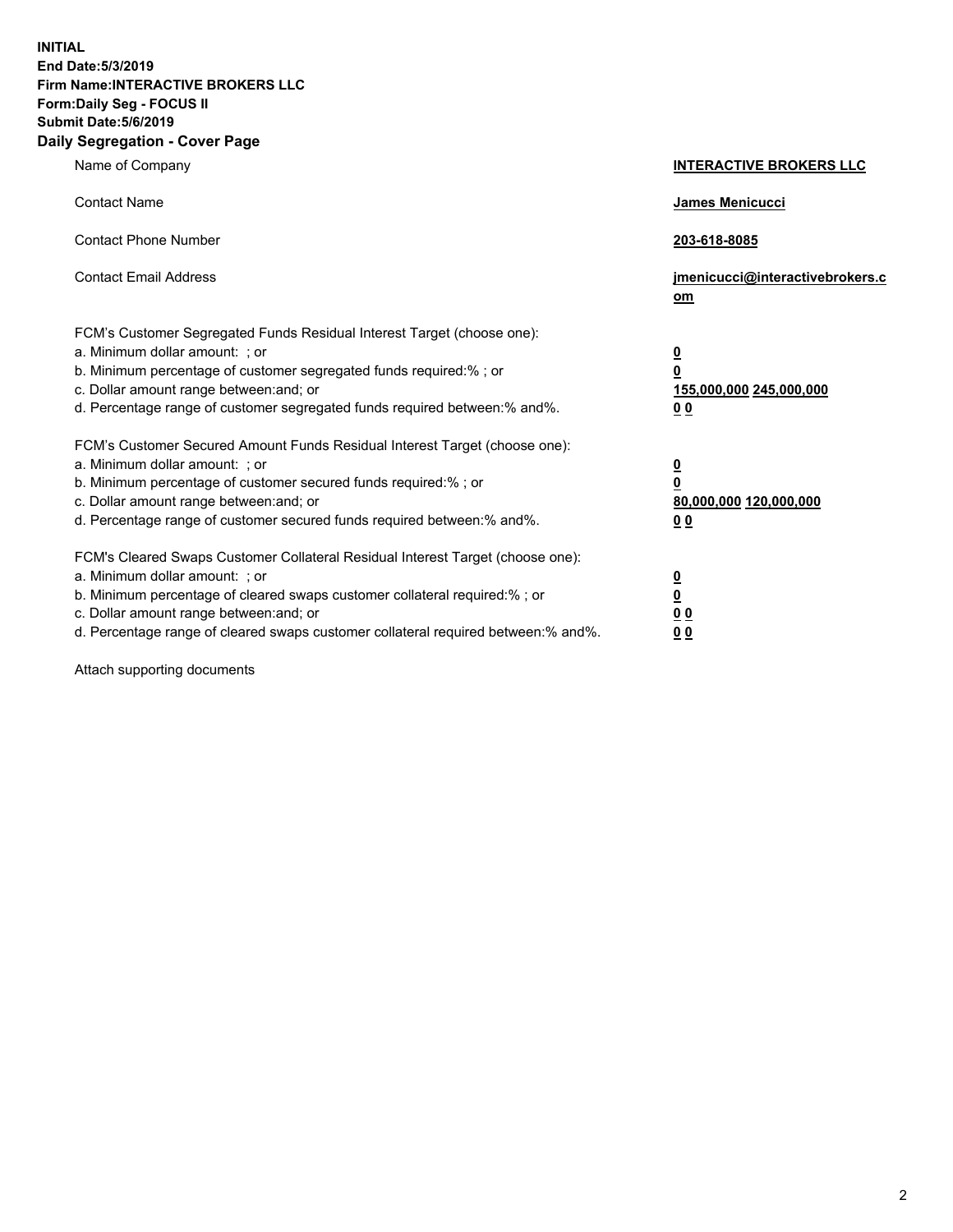## **INITIAL End Date:5/3/2019 Firm Name:INTERACTIVE BROKERS LLC Form:Daily Seg - FOCUS II Submit Date:5/6/2019 Daily Segregation - Secured Amounts**

| Foreign Futures and Foreign Options Secured Amounts                                         |                                                                                                                                                                                                                                                                                                                                                                                                                                                                                                                                                                                                                                                                                                                                                                                                                                                                                                                                                                                                                                                                                                                                                                                                                                                                                  |
|---------------------------------------------------------------------------------------------|----------------------------------------------------------------------------------------------------------------------------------------------------------------------------------------------------------------------------------------------------------------------------------------------------------------------------------------------------------------------------------------------------------------------------------------------------------------------------------------------------------------------------------------------------------------------------------------------------------------------------------------------------------------------------------------------------------------------------------------------------------------------------------------------------------------------------------------------------------------------------------------------------------------------------------------------------------------------------------------------------------------------------------------------------------------------------------------------------------------------------------------------------------------------------------------------------------------------------------------------------------------------------------|
| Amount required to be set aside pursuant to law, rule or regulation of a foreign            | $0$ [7305]                                                                                                                                                                                                                                                                                                                                                                                                                                                                                                                                                                                                                                                                                                                                                                                                                                                                                                                                                                                                                                                                                                                                                                                                                                                                       |
| government or a rule of a self-regulatory organization authorized thereunder                |                                                                                                                                                                                                                                                                                                                                                                                                                                                                                                                                                                                                                                                                                                                                                                                                                                                                                                                                                                                                                                                                                                                                                                                                                                                                                  |
| Net ledger balance - Foreign Futures and Foreign Option Trading - All Customers             |                                                                                                                                                                                                                                                                                                                                                                                                                                                                                                                                                                                                                                                                                                                                                                                                                                                                                                                                                                                                                                                                                                                                                                                                                                                                                  |
| A. Cash                                                                                     | 432,856,083 [7315]                                                                                                                                                                                                                                                                                                                                                                                                                                                                                                                                                                                                                                                                                                                                                                                                                                                                                                                                                                                                                                                                                                                                                                                                                                                               |
| B. Securities (at market)                                                                   | 0 [7317]                                                                                                                                                                                                                                                                                                                                                                                                                                                                                                                                                                                                                                                                                                                                                                                                                                                                                                                                                                                                                                                                                                                                                                                                                                                                         |
| Net unrealized profit (loss) in open futures contracts traded on a foreign board of trade   | 11,380,841 [7325]                                                                                                                                                                                                                                                                                                                                                                                                                                                                                                                                                                                                                                                                                                                                                                                                                                                                                                                                                                                                                                                                                                                                                                                                                                                                |
| Exchange traded options                                                                     |                                                                                                                                                                                                                                                                                                                                                                                                                                                                                                                                                                                                                                                                                                                                                                                                                                                                                                                                                                                                                                                                                                                                                                                                                                                                                  |
| a. Market value of open option contracts purchased on a foreign board of trade              | 39,150 [7335]                                                                                                                                                                                                                                                                                                                                                                                                                                                                                                                                                                                                                                                                                                                                                                                                                                                                                                                                                                                                                                                                                                                                                                                                                                                                    |
| b. Market value of open contracts granted (sold) on a foreign board of trade                | -8,720 [7337]                                                                                                                                                                                                                                                                                                                                                                                                                                                                                                                                                                                                                                                                                                                                                                                                                                                                                                                                                                                                                                                                                                                                                                                                                                                                    |
|                                                                                             | 444,267,354 [7345]                                                                                                                                                                                                                                                                                                                                                                                                                                                                                                                                                                                                                                                                                                                                                                                                                                                                                                                                                                                                                                                                                                                                                                                                                                                               |
| Account liquidating to a deficit and account with a debit balances - gross amount           | 3,672 [7351]                                                                                                                                                                                                                                                                                                                                                                                                                                                                                                                                                                                                                                                                                                                                                                                                                                                                                                                                                                                                                                                                                                                                                                                                                                                                     |
| Less: amount offset by customer owned securities                                            | 0 [7352] 3,672 [7354]                                                                                                                                                                                                                                                                                                                                                                                                                                                                                                                                                                                                                                                                                                                                                                                                                                                                                                                                                                                                                                                                                                                                                                                                                                                            |
| Amount required to be set aside as the secured amount - Net Liquidating Equity              | 444,271,026 [7355]                                                                                                                                                                                                                                                                                                                                                                                                                                                                                                                                                                                                                                                                                                                                                                                                                                                                                                                                                                                                                                                                                                                                                                                                                                                               |
| Method (add lines 4 and 5)                                                                  |                                                                                                                                                                                                                                                                                                                                                                                                                                                                                                                                                                                                                                                                                                                                                                                                                                                                                                                                                                                                                                                                                                                                                                                                                                                                                  |
| Greater of amount required to be set aside pursuant to foreign jurisdiction (above) or line | 444,271,026 [7360]                                                                                                                                                                                                                                                                                                                                                                                                                                                                                                                                                                                                                                                                                                                                                                                                                                                                                                                                                                                                                                                                                                                                                                                                                                                               |
| 6.                                                                                          |                                                                                                                                                                                                                                                                                                                                                                                                                                                                                                                                                                                                                                                                                                                                                                                                                                                                                                                                                                                                                                                                                                                                                                                                                                                                                  |
| FUNDS DEPOSITED IN SEPARATE REGULATION 30.7 ACCOUNTS                                        |                                                                                                                                                                                                                                                                                                                                                                                                                                                                                                                                                                                                                                                                                                                                                                                                                                                                                                                                                                                                                                                                                                                                                                                                                                                                                  |
| Cash in banks                                                                               |                                                                                                                                                                                                                                                                                                                                                                                                                                                                                                                                                                                                                                                                                                                                                                                                                                                                                                                                                                                                                                                                                                                                                                                                                                                                                  |
| A. Banks located in the United States                                                       | 76,626,965 [7500]                                                                                                                                                                                                                                                                                                                                                                                                                                                                                                                                                                                                                                                                                                                                                                                                                                                                                                                                                                                                                                                                                                                                                                                                                                                                |
| B. Other banks qualified under Regulation 30.7                                              | 0 [7520] 76,626,965 [7530]                                                                                                                                                                                                                                                                                                                                                                                                                                                                                                                                                                                                                                                                                                                                                                                                                                                                                                                                                                                                                                                                                                                                                                                                                                                       |
| Securities                                                                                  |                                                                                                                                                                                                                                                                                                                                                                                                                                                                                                                                                                                                                                                                                                                                                                                                                                                                                                                                                                                                                                                                                                                                                                                                                                                                                  |
| A. In safekeeping with banks located in the United States                                   | 412,671,538 [7540]                                                                                                                                                                                                                                                                                                                                                                                                                                                                                                                                                                                                                                                                                                                                                                                                                                                                                                                                                                                                                                                                                                                                                                                                                                                               |
|                                                                                             | 0 [7560] 412,671,538 [7570]                                                                                                                                                                                                                                                                                                                                                                                                                                                                                                                                                                                                                                                                                                                                                                                                                                                                                                                                                                                                                                                                                                                                                                                                                                                      |
|                                                                                             |                                                                                                                                                                                                                                                                                                                                                                                                                                                                                                                                                                                                                                                                                                                                                                                                                                                                                                                                                                                                                                                                                                                                                                                                                                                                                  |
| A. Cash                                                                                     | $0$ [7580]                                                                                                                                                                                                                                                                                                                                                                                                                                                                                                                                                                                                                                                                                                                                                                                                                                                                                                                                                                                                                                                                                                                                                                                                                                                                       |
| <b>B.</b> Securities                                                                        | $0$ [7590]                                                                                                                                                                                                                                                                                                                                                                                                                                                                                                                                                                                                                                                                                                                                                                                                                                                                                                                                                                                                                                                                                                                                                                                                                                                                       |
|                                                                                             | $0$ [7600]                                                                                                                                                                                                                                                                                                                                                                                                                                                                                                                                                                                                                                                                                                                                                                                                                                                                                                                                                                                                                                                                                                                                                                                                                                                                       |
|                                                                                             | $0$ [7610]                                                                                                                                                                                                                                                                                                                                                                                                                                                                                                                                                                                                                                                                                                                                                                                                                                                                                                                                                                                                                                                                                                                                                                                                                                                                       |
|                                                                                             | 0 [7615] 0 [7620]                                                                                                                                                                                                                                                                                                                                                                                                                                                                                                                                                                                                                                                                                                                                                                                                                                                                                                                                                                                                                                                                                                                                                                                                                                                                |
|                                                                                             |                                                                                                                                                                                                                                                                                                                                                                                                                                                                                                                                                                                                                                                                                                                                                                                                                                                                                                                                                                                                                                                                                                                                                                                                                                                                                  |
|                                                                                             | $0$ [7640]                                                                                                                                                                                                                                                                                                                                                                                                                                                                                                                                                                                                                                                                                                                                                                                                                                                                                                                                                                                                                                                                                                                                                                                                                                                                       |
|                                                                                             | $0$ [7650]                                                                                                                                                                                                                                                                                                                                                                                                                                                                                                                                                                                                                                                                                                                                                                                                                                                                                                                                                                                                                                                                                                                                                                                                                                                                       |
|                                                                                             | $0$ [7660]                                                                                                                                                                                                                                                                                                                                                                                                                                                                                                                                                                                                                                                                                                                                                                                                                                                                                                                                                                                                                                                                                                                                                                                                                                                                       |
|                                                                                             | $0$ [7670]                                                                                                                                                                                                                                                                                                                                                                                                                                                                                                                                                                                                                                                                                                                                                                                                                                                                                                                                                                                                                                                                                                                                                                                                                                                                       |
|                                                                                             | 0 [7675] 0 [7680]                                                                                                                                                                                                                                                                                                                                                                                                                                                                                                                                                                                                                                                                                                                                                                                                                                                                                                                                                                                                                                                                                                                                                                                                                                                                |
|                                                                                             |                                                                                                                                                                                                                                                                                                                                                                                                                                                                                                                                                                                                                                                                                                                                                                                                                                                                                                                                                                                                                                                                                                                                                                                                                                                                                  |
|                                                                                             | 78,196,042 [7700]                                                                                                                                                                                                                                                                                                                                                                                                                                                                                                                                                                                                                                                                                                                                                                                                                                                                                                                                                                                                                                                                                                                                                                                                                                                                |
|                                                                                             | $0$ [7710]                                                                                                                                                                                                                                                                                                                                                                                                                                                                                                                                                                                                                                                                                                                                                                                                                                                                                                                                                                                                                                                                                                                                                                                                                                                                       |
|                                                                                             | 547,698 [7720]                                                                                                                                                                                                                                                                                                                                                                                                                                                                                                                                                                                                                                                                                                                                                                                                                                                                                                                                                                                                                                                                                                                                                                                                                                                                   |
|                                                                                             | 39,150 [7730]                                                                                                                                                                                                                                                                                                                                                                                                                                                                                                                                                                                                                                                                                                                                                                                                                                                                                                                                                                                                                                                                                                                                                                                                                                                                    |
|                                                                                             | <mark>-8,720</mark> [7735] 78,774,170 [7740]                                                                                                                                                                                                                                                                                                                                                                                                                                                                                                                                                                                                                                                                                                                                                                                                                                                                                                                                                                                                                                                                                                                                                                                                                                     |
|                                                                                             | 0 [7760]                                                                                                                                                                                                                                                                                                                                                                                                                                                                                                                                                                                                                                                                                                                                                                                                                                                                                                                                                                                                                                                                                                                                                                                                                                                                         |
|                                                                                             | $0$ [7765]                                                                                                                                                                                                                                                                                                                                                                                                                                                                                                                                                                                                                                                                                                                                                                                                                                                                                                                                                                                                                                                                                                                                                                                                                                                                       |
|                                                                                             | 568,072,673 [7770]                                                                                                                                                                                                                                                                                                                                                                                                                                                                                                                                                                                                                                                                                                                                                                                                                                                                                                                                                                                                                                                                                                                                                                                                                                                               |
|                                                                                             | 123,801,647 [7380]                                                                                                                                                                                                                                                                                                                                                                                                                                                                                                                                                                                                                                                                                                                                                                                                                                                                                                                                                                                                                                                                                                                                                                                                                                                               |
|                                                                                             |                                                                                                                                                                                                                                                                                                                                                                                                                                                                                                                                                                                                                                                                                                                                                                                                                                                                                                                                                                                                                                                                                                                                                                                                                                                                                  |
|                                                                                             | 80,000,000 [7780]                                                                                                                                                                                                                                                                                                                                                                                                                                                                                                                                                                                                                                                                                                                                                                                                                                                                                                                                                                                                                                                                                                                                                                                                                                                                |
|                                                                                             | 43,801,647 [7785]                                                                                                                                                                                                                                                                                                                                                                                                                                                                                                                                                                                                                                                                                                                                                                                                                                                                                                                                                                                                                                                                                                                                                                                                                                                                |
|                                                                                             | Daily Jegiegation - Jeculeu Aniounts<br>Net equity (deficit) (add lines 1.2. and 3.)<br>B. In safekeeping with other banks qualified under Regulation 30.7<br>Equities with registered futures commission merchants<br>C. Unrealized gain (loss) on open futures contracts<br>D. Value of long option contracts<br>E. Value of short option contracts<br>Amounts held by clearing organizations of foreign boards of trade<br>A. Cash<br><b>B.</b> Securities<br>C. Amount due to (from) clearing organization - daily variation<br>D. Value of long option contracts<br>E. Value of short option contracts<br>Amounts held by members of foreign boards of trade<br>A. Cash<br><b>B.</b> Securities<br>C. Unrealized gain (loss) on open futures contracts<br>D. Value of long option contracts<br>E. Value of short option contracts<br>Amounts with other depositories designated by a foreign board of trade<br>Segregated funds on hand<br>Total funds in separate section 30.7 accounts<br>Excess (deficiency) Set Aside for Secured Amount (subtract line 7 Secured Statement<br>Page 1 from Line 8)<br>Management Target Amount for Excess funds in separate section 30.7 accounts<br>Excess (deficiency) funds in separate 30.7 accounts over (under) Management Target |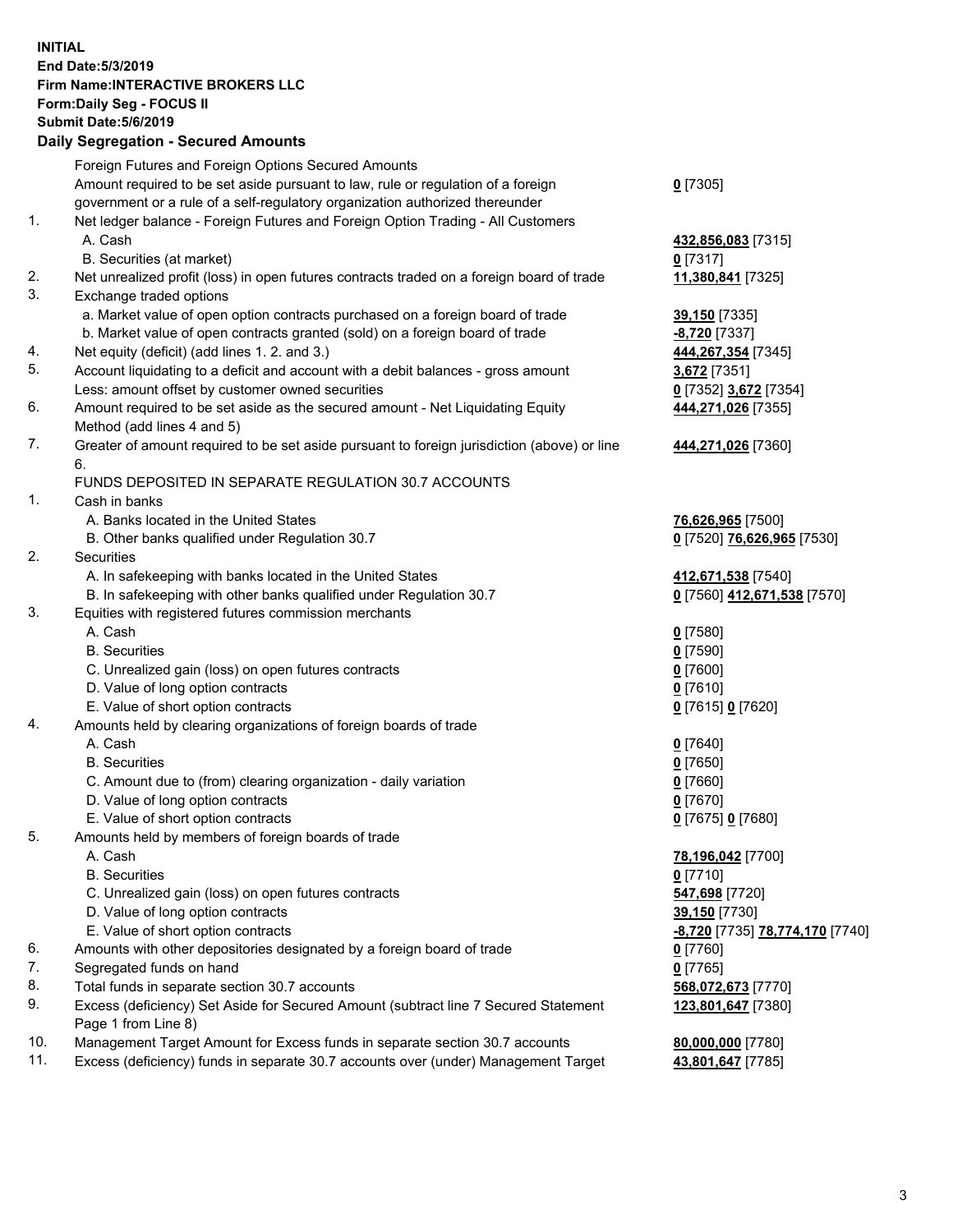| <b>INITIAL</b> |                                                                                     |                                            |
|----------------|-------------------------------------------------------------------------------------|--------------------------------------------|
|                | End Date: 5/3/2019                                                                  |                                            |
|                | <b>Firm Name: INTERACTIVE BROKERS LLC</b>                                           |                                            |
|                | Form: Daily Seg - FOCUS II                                                          |                                            |
|                | <b>Submit Date: 5/6/2019</b>                                                        |                                            |
|                | Daily Segregation - Segregation Statement                                           |                                            |
|                | SEGREGATION REQUIREMENTS(Section 4d(2) of the CEAct)                                |                                            |
| 1.             | Net ledger balance                                                                  |                                            |
|                | A. Cash                                                                             | 3,754,158,188 [7010]                       |
|                | B. Securities (at market)                                                           | $0$ [7020]                                 |
| 2.             | Net unrealized profit (loss) in open futures contracts traded on a contract market  | -20,092,886 [7030]                         |
| 3.             | Exchange traded options                                                             |                                            |
|                | A. Add market value of open option contracts purchased on a contract market         | 135,198,803 [7032]                         |
|                | B. Deduct market value of open option contracts granted (sold) on a contract market | -213,484,826 [7033]                        |
| 4.             | Net equity (deficit) (add lines 1, 2 and 3)                                         | 3,655,779,279 [7040]                       |
| 5.             | Accounts liquidating to a deficit and accounts with                                 |                                            |
|                | debit balances - gross amount                                                       | 1,229,067 [7045]                           |
|                | Less: amount offset by customer securities                                          | 0 [7047] 1,229,067 [7050]                  |
| 6.             | Amount required to be segregated (add lines 4 and 5)                                | 3,657,008,346 [7060]                       |
|                | FUNDS IN SEGREGATED ACCOUNTS                                                        |                                            |
| 7.             | Deposited in segregated funds bank accounts                                         |                                            |
|                | A. Cash                                                                             | 443,174,831 [7070]                         |
|                | B. Securities representing investments of customers' funds (at market)              | 2,232,828,160 [7080]                       |
|                | C. Securities held for particular customers or option customers in lieu of cash (at | $0$ [7090]                                 |
|                | market)                                                                             |                                            |
| 8.             | Margins on deposit with derivatives clearing organizations of contract markets      |                                            |
|                | A. Cash                                                                             | 2,762,844 [7100]                           |
|                | B. Securities representing investments of customers' funds (at market)              | 1,262,354,437 [7110]                       |
|                | C. Securities held for particular customers or option customers in lieu of cash (at | $0$ [7120]                                 |
|                | market)                                                                             |                                            |
| 9.             | Net settlement from (to) derivatives clearing organizations of contract markets     | -5,620,010 [7130]                          |
| 10.            | Exchange traded options                                                             |                                            |
|                | A. Value of open long option contracts                                              | 135,888,788 [7132]                         |
|                | B. Value of open short option contracts                                             | -214,435,589 [7133]                        |
| 11.            | Net equities with other FCMs                                                        |                                            |
|                | A. Net liquidating equity                                                           | $0$ [7140]                                 |
|                | B. Securities representing investments of customers' funds (at market)              | $0$ [7160]                                 |
|                | C. Securities held for particular customers or option customers in lieu of cash (at | 0 <sup>[7170]</sup>                        |
|                | market)                                                                             |                                            |
| 12.<br>13.     | Segregated funds on hand<br>Total amount in segregation (add lines 7 through 12)    | $0$ [7150]                                 |
| 14.            | Excess (deficiency) funds in segregation (subtract line 6 from line 13)             | 3,856,953,461 [7180]<br>199,945,115 [7190] |
| 15.            | Management Target Amount for Excess funds in segregation                            | 155,000,000 [7194]                         |
| 16.            | Excess (deficiency) funds in segregation over (under) Management Target Amount      | 44,945,115 [7198]                          |
|                |                                                                                     |                                            |

Excess